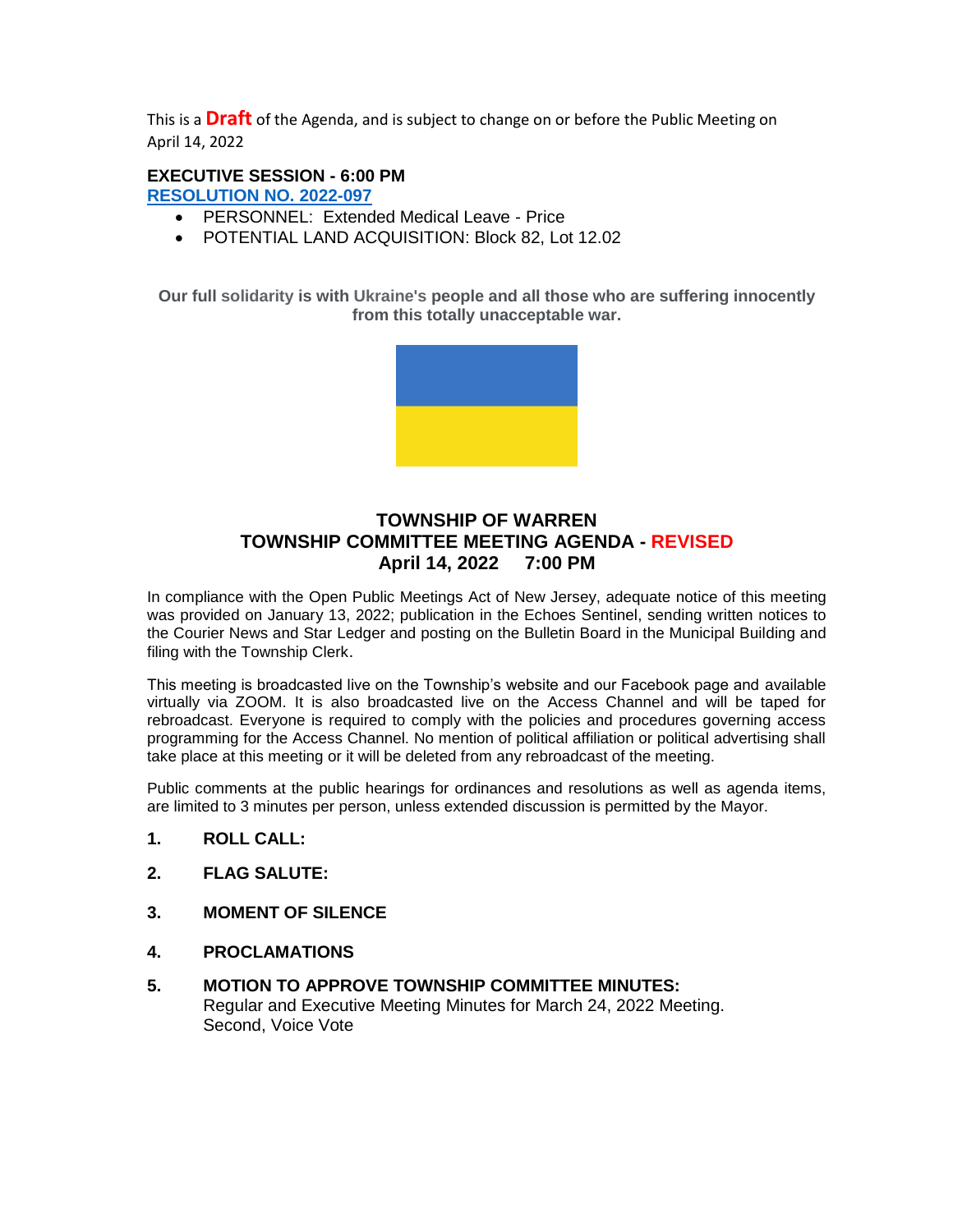# **6. PUBLIC HEARINGS**

**[ORDINANCE NO. 22-06](https://nj-warrentownship.civicplus.com/DocumentCenter/View/5584/Ordinance-22-06-Amending-Fee-For-Reinstatement-of-a-Construction-Permit-PDF) (Public Hearing / Final Adoption)** AN ORDINANCE SUPPLEMENTING AND AMENDING SECTION 8-2 ENTITLED "FEES" OF CHAPTER VIII ENTITLED "BUILDING AND HOUSING" OF *THE REVISED GENERAL ORDINANCES OF THE TOWNSHIP OF WARREN* BY AMENDING SUBSECTION 8-2.1 ENTITLED "CONSTRUCTION PERMIT FEE."

Open/Close Public Hearing

Motion to approve, second, discussion, roll call

**[ORDINANCE NO. 22-07](https://nj-warrentownship.civicplus.com/DocumentCenter/View/5604/Ordinance-22-07-Adopting-Mountainview-Road-Redevelopment-Plan-PDF) (Public Hearing / Final Adoption)** AN ORDINANCE ADOPTING A REDEVELOPMENT PLAN FOR AN "AREA IN NEED OF REDEVELOPMENT" KNOWN AS THE "MOUNTAINVIEW REDEVELOPMENT PLAN" CONSISTING OF BLOCK 8, LOTS 2 & 3 AS SHOWN ON THE TAX MAP OF THE TOWNSHIP OF WARREN IN ACCORDANCE WITH N.J.S.A. 40A:12A-7, AND SUPPLEMENTING AND AMENDING CHAPTER XVI OF THE REVISED GENERAL ORDINANCES OF THE TOWNSHIP OF WARREN ENTITLED "ZONING" BY THE AMENDMENT OF SECTION 16-3 ENTITLED "OFFICIAL ZONING MAP AND INTERPRETATIONS", AND BY THE AMENDMENT OF SUBSECTION 16— 2.1 ENTITLED "DISTRICTS" BY OFFICIALLY ADDING THE MOUNTAINVIEW REDEVELOPMENT DISTRICT AND BY ADDING NEW SUBSECTION 16-19.6 ENTITLED "MOUNTAINVIEW REDEVELOPMENT DISTRICT."

Open/Close Public Hearing

Motion to approve, second, discussion, roll call

## **7. REPORTS OF TOWNSHIP OFFICERS OR OFFICIALS**

### **8. REPORTS OF STANDING COMMITTEES**

### **9. COMMENTS ON AGENDA ITEMS**

### **10. PAYMENT OF BILLS**

**[RESOLUTION NO. 2022-098](https://nj-warrentownship.civicplus.com/DocumentCenter/View/5580/2022-098-Bill-List-A-PDF) BILL LIST A** Motion to adopt, second, discussion, roll call

 **[RESOLUTION NO. 2022-099](https://nj-warrentownship.civicplus.com/DocumentCenter/View/5581/2022-099-Bill-List-B-PDF) BILL LIST B** Motion to adopt, second, discussion, roll call

### **11. COMMUNICATIONS AND PETITIONS**

**12. OLD BUSINESS:**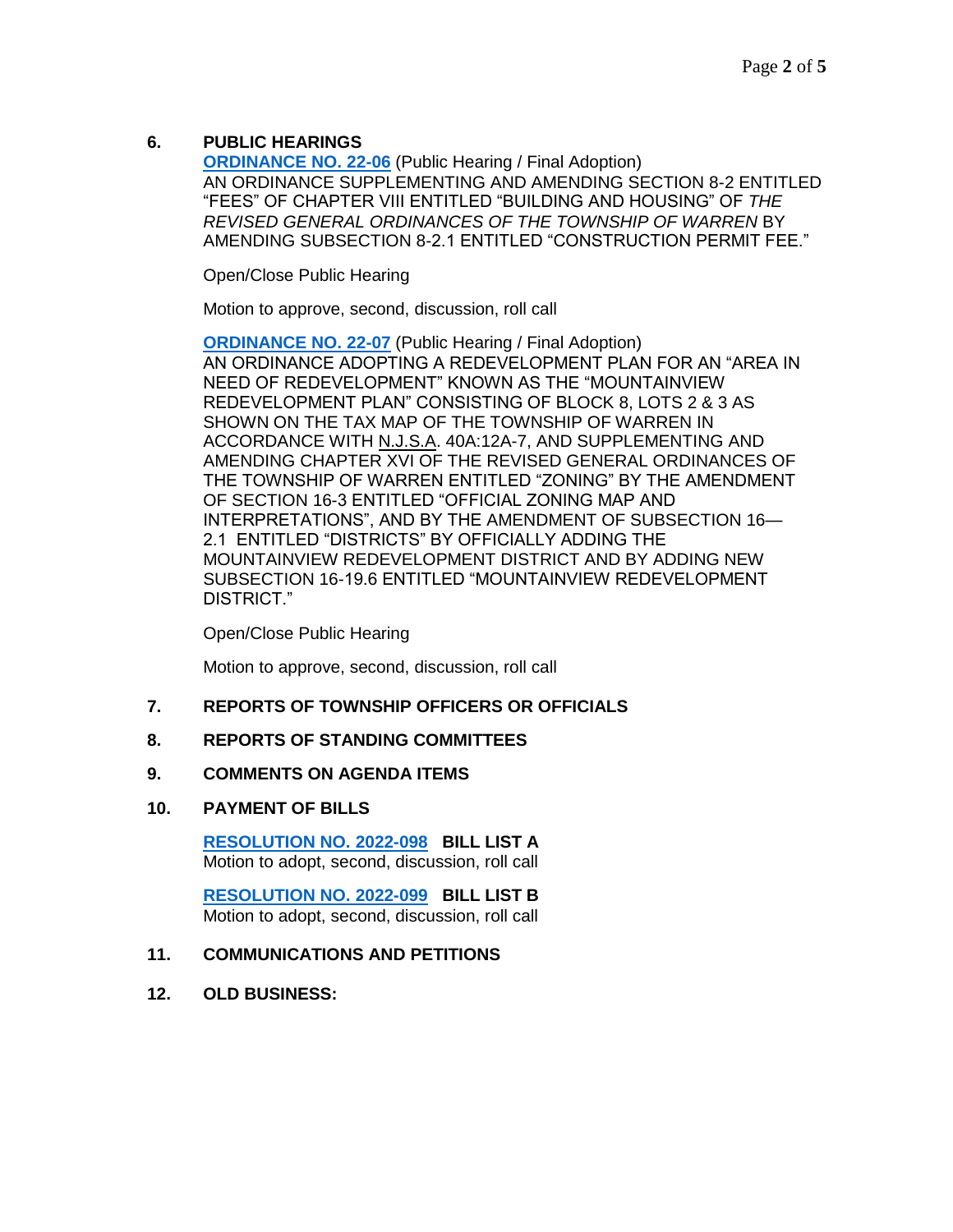#### **13. NEW BUSINESS:**

**[ORDINANCE NO. 22-08](https://nj-warrentownship.civicplus.com/DocumentCenter/View/5591/Ordinance-22-08-Authorizing-45000-dollars-from-Capital-Improvement-Fund-for-the-Purchase-of-Equipment-and-Software-PDF)** (Introduction / First Reading)

AN ORDINANCE AUTHORIZING THE AMOUNT OF \$45,000 AS AN APPROPRIATION FROM THE CAPITAL IMPROVEMENT FUND TO PROVIDE FUNDING FOR THE PURCHASE OF EQUIPMENT AND SOFTWARE TO UPGRADE THE EXISTING 911 SYSTEM

Motion to approve, second, discussion, roll call Public hearing is scheduled for May 12, 2022 at 7:00 PM

**[ORDINANCE NO. 22-09](https://nj-warrentownship.civicplus.com/DocumentCenter/View/5592/Ordinance-22-09-Authorizing-40000-dollars-from-Capital-Improvement-Fund-for-the-Purchase-of-a-5-to-7-CY-Stainless-Steel-Truck-Body-PDF)** (Introduction / First Reading)

AN ORDINANCE AUTHORIZING THE AMOUNT OF \$40,000 AS AN APPROPRIATION FROM THE CAPITAL IMPROVEMENT FUND TO PROVIDE FUNDING FOR THE PURCHASE OF A 5 TO 7 CY STAINLESS STEEL TRUCK BODY FOR INSTALLATION ON AN EXISTING CHASSIS

Motion to approve, second, discussion, roll call Public hearing is scheduled for May 12, 2022 at 7:00 PM

**[ORDINANCE NO.](https://nj-warrentownship.civicplus.com/DocumentCenter/View/5586/Ordinance-22-10-Authorizing-32000-dollars-from-Capital-Improvement-Fund-for-Renovation-of-the-Mens-Restroom-at-the-Library-Building-PDF) 22-10** (Introduction / First Reading)

AN ORDINANCE AUTHORIZING THE AMOUNT OF \$32,000 AS AN APPROPRIATION FROM THE CAPITAL IMPROVEMENT FUND TO PROVIDE FUNDING FOR RENOVATION OF THE MEN'S RESTROOM AT THE ROBERT LAMAIRE LIBRARY BUILDING

Motion to approve, second, discussion, roll call Public hearing is scheduled for May 12, 2022 at 7:00 PM

**[ORDINANCE NO. 22-11](https://nj-warrentownship.civicplus.com/DocumentCenter/View/5593/Ordinance-22-11-Authorizing-42000-dollars-from-the-Capital-Improvement-Fund-for-the-Purchase-of-a-Planer-Attachment-PDF)** (Introduction / First Reading)

AN ORDINANCE AUTHORIZING THE AMOUNT OF \$42,000 AS AN APPROPRIATION FROM THE CAPITAL IMPROVEMENT FUND TO PROVIDE FUNDING FOR THE PURCHASE OF A PLANER ATTACHMENT TO THE EXISTING SKID STEER

Motion to approve, second, discussion, roll call Public hearing is scheduled for May 12, 2022 at 7:00 PM

**[ORDINANCE NO. 22-12](https://nj-warrentownship.civicplus.com/DocumentCenter/View/5587/Ordinance-22-12-Ordinance-Accepting-Land-Donation---Malt-PDF) (Introduction / First Reading)** ACCEPTING DONATION OF BLOCK 188, LOT 5 AND BLOCK 124, LOT 2

Motion to approve, second, discussion, roll call Public hearing is scheduled for May 12, 2022 at 7:00 PM

**[ORDINANCE NO. 22-13](https://nj-warrentownship.civicplus.com/DocumentCenter/View/5594/Ordinance-22-13-Accepting-Donation-of-Lot-1003-Block-37-PDF)** (Introduction /First Reading) ACCEPTING DONATION FROM MT BETHEL BAPTIST CHURCH CEMETERY FOR BLOCK 37, LOT 10.03

Motion to approve, second, discussion, roll call Public hearing is scheduled for May 12, 2022 at 7:00 PM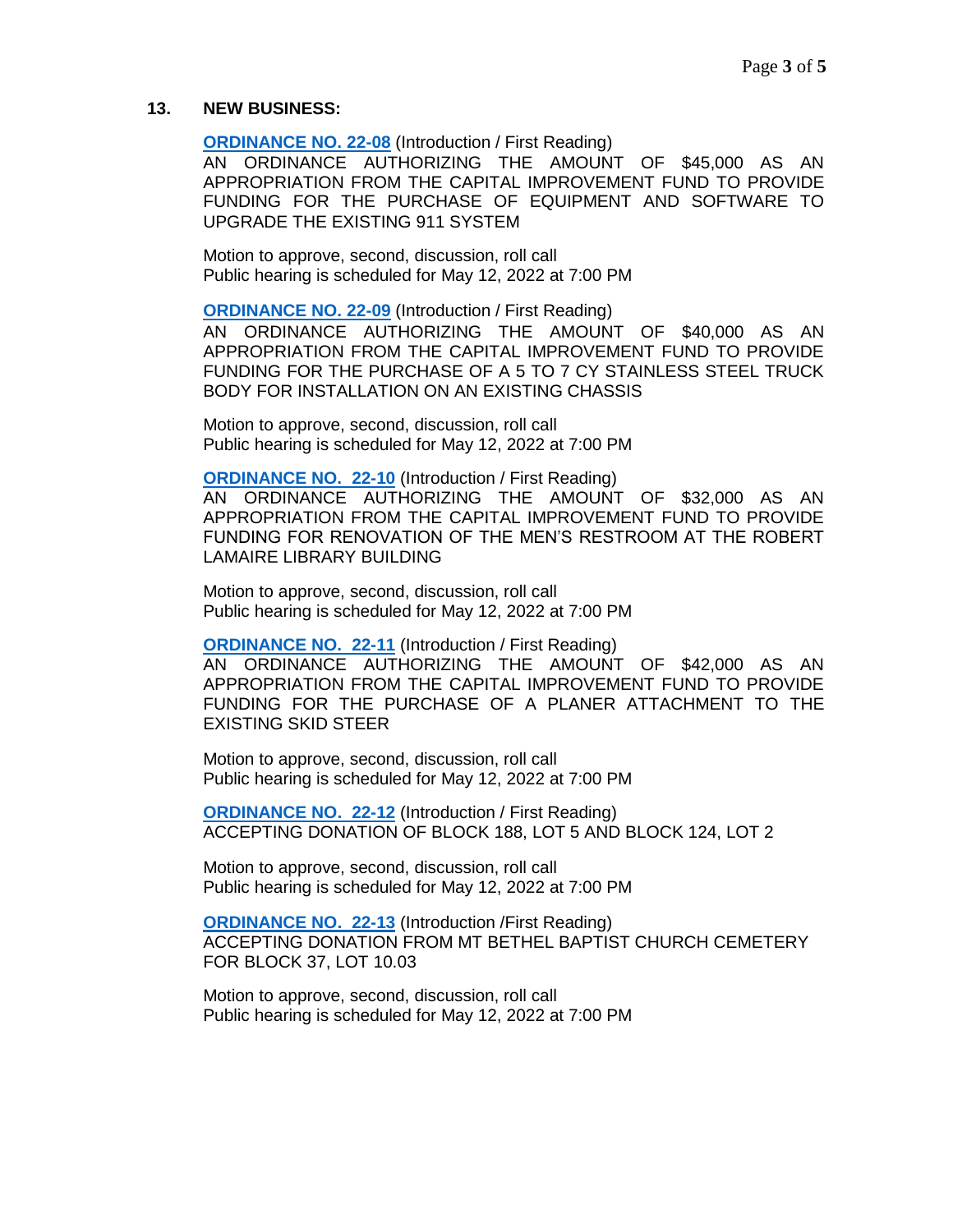**[ORDINANCE NO. 22-14](https://nj-warrentownship.civicplus.com/DocumentCenter/View/5588/Ordinance-22-14-Bond-Ordinance-Amending-Bond-Ordinance-No-21-21-PDF)** (Introduction / First Reading) BOND ORDINANCE AMENDING BOND ORDINANCE NUMBER 21-21 FINALLY ADOPTED BY THE TOWNSHIP COMMITTEE OF THE TOWNSHIP OF WARREN, NEW JERSEY ON SEPTEMBER 23, 2021

Motion to approve, second, discussion, roll call Public hearing is scheduled for May 12, 2022 at 7:00 PM

**[ORDINANCE NO. 22-15](https://nj-warrentownship.civicplus.com/DocumentCenter/View/5589/Ordinance-22-15-Cap-Bank-Ord---2022-PDF) (Introduction / First Reading)**  ORDINANCE TO ESTABLISH A CAP BANK CALENDAR YEAR 2022 (N.J.S.A. 40A:4-45.14)

Motion to approve, second, discussion, roll call Public hearing is scheduled for May 12, 2022 at 7:00 PM

**[ORDINANCE NO. 22-16](https://nj-warrentownship.civicplus.com/DocumentCenter/View/5590/Ordinance-22-16-Approving-Tax-Exemption-for-40-Mountain-PDF)** (Introduction / First Reading) AUTHORIZING A TAX EXEMPTION AND FINANCIAL AGREEMENT FOR 40 MOUNTAIN BLVD. URBAN RENEWAL LLC

Motion to approve, second, discussion, roll call Public hearing is scheduled for May 12, 2022 at 7:00 PM

#### **2022 BUDGET INTRODUCTION**

**[RESOLUTION](https://nj-warrentownship.civicplus.com/DocumentCenter/View/5582/2022-100-Budget-Introduction-PDF) NO. 2022-100** Public Hearing is scheduled for May12, 2022

#### **CONSENT AGENDA RESOLUTIONS:**

Resolutions No. 2022-103 through No. 2022-111 were submitted to the Township Committee for review and may be adopted by one motion. These resolutions are listed on the agenda for review and a complete copy made available in the Township Clerk's office.

- [2022-103](https://nj-warrentownship.civicplus.com/DocumentCenter/View/5565/2022-103-Contract-Award-Campbell-Supply-PDF) AWARD OF CONTRACT TO CAMPBELL SUPPLY COMPANY INC. MAINTENANCE OF FIRE APPARATUS
- [2022-104](https://nj-warrentownship.civicplus.com/DocumentCenter/View/5566/2022-104-Fireworks-Display-Forest-Lodge-PDF) AUTHORIZING ISSUANCE OF FIREWORKS PERMIT TO FOREST LODGE
- [2022-105](https://nj-warrentownship.civicplus.com/DocumentCenter/View/5567/2022-105-Contract-Award-Rich-Tree-Service-PDF) AWARD OF CONTRACT TO RICH TREE SERVICE INC. FOR TREE TRIMMING, PRUNING AND REMOVAL SERVICES
- [2022-106](https://nj-warrentownship.civicplus.com/DocumentCenter/View/5568/2022-106-Award-of-Contract-for-Baseball-Field-Improvements-PDF) AWARD OF CONTRACT, BASEBALL FIELD IMPROVEMENTS TO ROBERT W. WOGISCH LANDSCAPE CONTRACTOR, INC.
- [2022-107](https://nj-warrentownship.civicplus.com/DocumentCenter/View/5595/2022-107-Facility-Use---Lions-Expo-PDF) AUTHORIZING SIGNING OF MUNICIPAL GROUNDS PERMIT AND SIGN PERMIT - LIONS CLUB EXPO